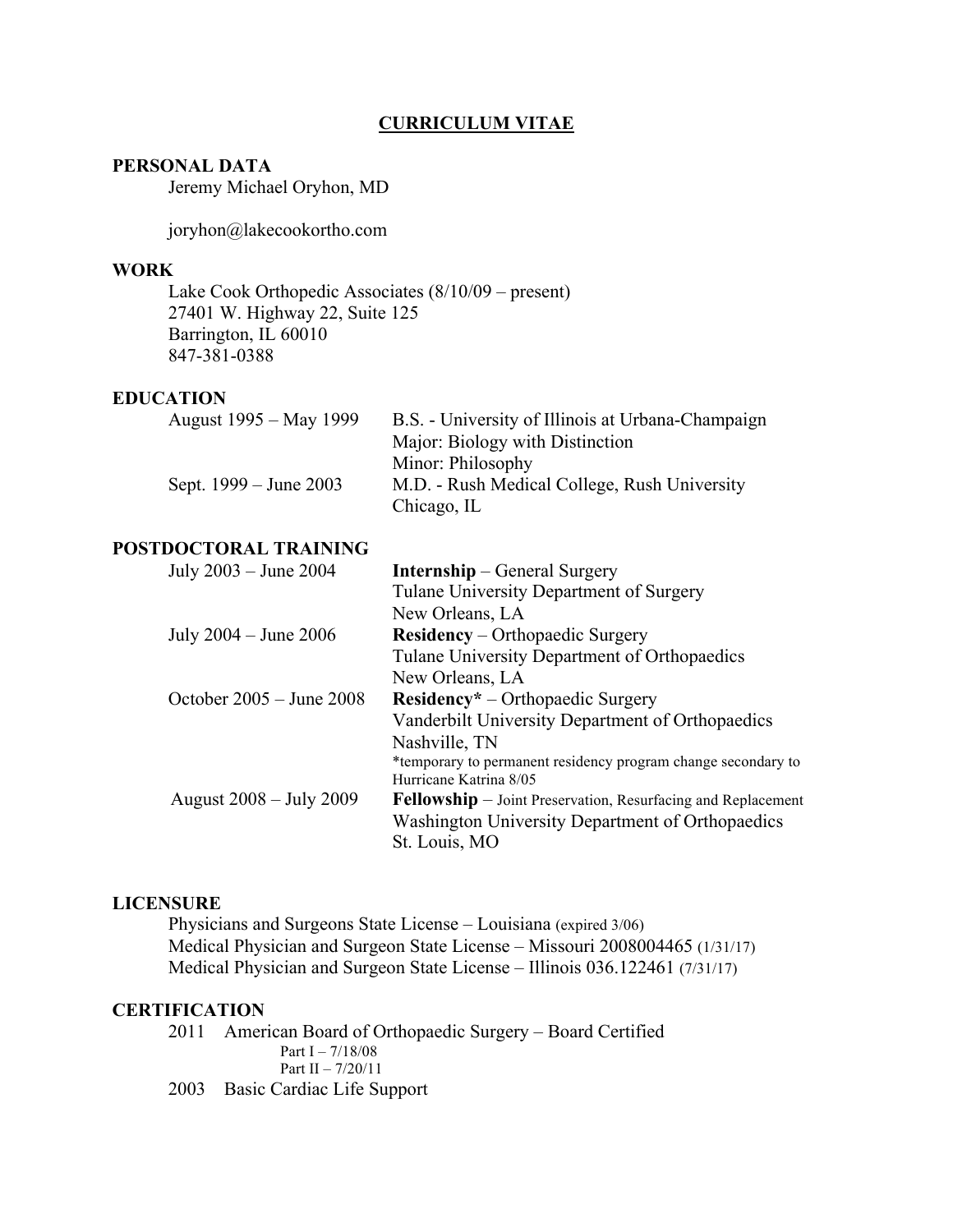- 2003 Advanced Cardiac Life Support
- 2003 Advanced Trauma Life Support

### **MEMBERSHIPS IN PROFESSIONAL SOCIETIES**

American Academy of Orthopaedic Surgeons - Fellow American Association of Hip and Knee Surgeons – Fellow

## **COMMITTEE APPOINTMENTS**

| Jan 2015-present  | Advocate Good Shepherd Hospital Medical Staff Executive |
|-------------------|---------------------------------------------------------|
|                   | Committee – Member-at-large                             |
| Jan 2014-Dec 2015 | Advocate Physician Partners Credentials Committee       |

#### **EDUCATIONAL COURSES**

- Vanderbilt Orthopaedic Society Annual Meeting, Nashville, TN, April 2016
- Horty Springer The Complete Course for Medical Staff Leaders, Naples, FL, January
- AAHKS Annual Meeting, Dallas, TX, November 2015
- MicroPort SuperPath Hip Cadaveric Course, Chicago, IL, June 2015
- Smith & Nephew North American Hip and Knee Symposium, Scottsdale, AZ April
- Vanderbilt Orthopaedic Society Annual Meeting, Kiawah Island, SC, April 2015
- MicroPort SuperPath Hip Cadaveric Course, Atlanta, GA, February 2015
- Biomet Oxford Partial Knee Master's Course, Denver, CO, January 2015
- MicroPort SuperPath Hip Surgeon Visit and Cadaveric Lab, Phoenix, AZ, December
- AAHKS Annual Meeting, Dallas, TX, November 2014
- Vanderbilt Orthopaedic Society Annual Meeting, Nashville, TN, May 2014
- American Academy of Orthopaedic Surgeons Annual Meeting, New Orleans, LA, March 2014
- AAHKS Annual Meeting, Dallas, TX, November 2013
- Smith & Nephew Direct Anterior Total Hip Arthroplasty Course, Chicago, IL, August 2013.
- Smith & Nephew Direct Anterior Total Hip Arthroplasty Course, Memphis, TN, June 2013.
- Biomet Oxford Partial Knee Advanced Instructional Course, Charleston, SC, May 2013.
- American Academy of Orthopaedic Surgeons Annual Meeting, Chicago, IL, March
- St. Louis Hip Skills Course: Hip Arthroscopy, St. Louis, MO, February 2013
- AAHKS Annual Meeting, Dallas, TX, November 2012
- Vanderbilt Orthopaedic Society Annual Meeting, Nashville, TN, April 2012
- Smith & Nephew North American Hip and Knee Symposium, Scottsdale, AZ April
- American Academy of Orthopaedic Surgeons Annual Meeting, San Diego, CA, February 2011
- Vanderbilt Orthopaedic Society Annual Meeting, Nashville, TN, 2010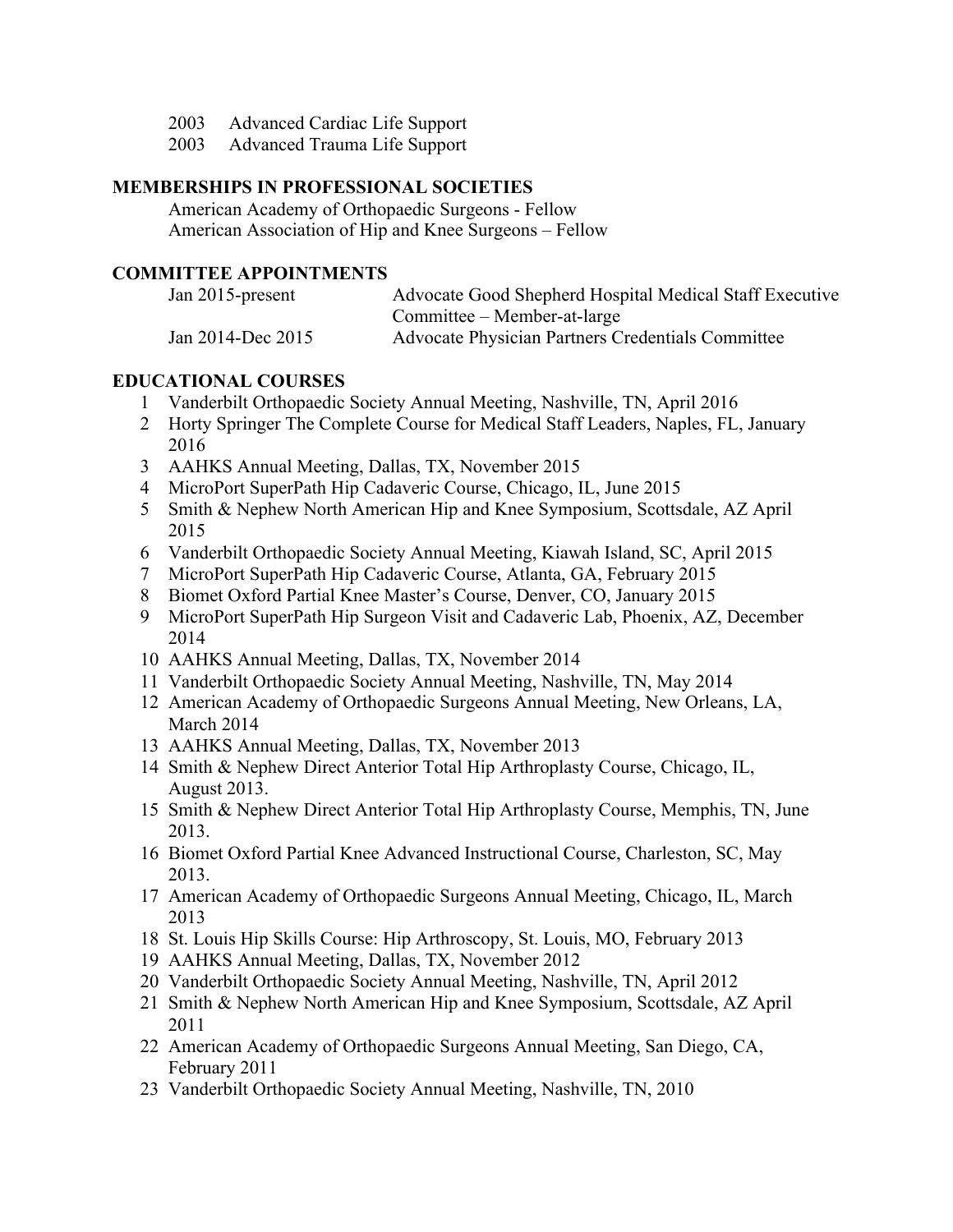- 24 American Academy of Orthopaedic Surgeons Annual Meeting, New Orleans, LA, March 2010
- 25 Smith & Nephew Master's Hip Arthroscopy Course, Andover, MA, January 16, 2010
- 26 Smith & Nephew BHR Visiting Surgeon Program Mr. Derek McMinn, Birmingham, UK, November 23-24, 2009
- 27 Depuy New Insights, Managing Primary and Revision Knee Arthroplasty Course, Dallas, TX, November 2009
- 28 American Academy of Orthopaedic Surgeons Annual Meeting, Las Vegas, NV, February 2009
- 29 Miller Orthopaedic Review Course, Denver, CO, May 2008
- 30 Vanderbilt Orthopaedic Society Annual Meeting, San Antonio, TX, May 2008
- 31 American Academy of Orthopaedic Surgeons Annual Meeting, San Francisco, CA, March 2008
- 32 Southern Orthopaedic Association/Eastern Orthopaedic Association Combined Meeting, Victoria, BC, Canada, August 2007
- 33 Depuy Resident Review Course, Chicago, IL, August 2006
- 34 Smith & Nephew Surgical Approaches for Internal Fixation Course, Phoenix, AZ, January 28-29, 2005
- 35 AO North America Principles of Internal Fixation Course, Minneapolis, MN, August 2004

# **TEACHING ACTIVITIES**

#### **Tulane University Department of Orthopaedics**

| 2004 November                                                   | "Posterior Tibial Tendon Insufficiency – Operative Treatment"<br>Orthopaedic Foot and Ankle Grand Rounds             |  |  |  |
|-----------------------------------------------------------------|----------------------------------------------------------------------------------------------------------------------|--|--|--|
| 2005 March                                                      | "Proximal Humerus Fractures" Orthopaedic Trauma Grand Rounds                                                         |  |  |  |
| 2005 April                                                      | "Plantar Fasciitis" Orthopaedic Foot and Ankle Grand Rounds                                                          |  |  |  |
| <b>Vanderbilt Department of Orthopaedics and Rehabilitation</b> |                                                                                                                      |  |  |  |
| 2008 March                                                      | "Open Fractures in Children" Pediatric Orthopaedic Conference                                                        |  |  |  |
| 2008 June                                                       | "Femoral Neck Fractures" Orthopaedic Trauma Conference                                                               |  |  |  |
| <b>Washington University Department of Orthopaedics</b>         |                                                                                                                      |  |  |  |
| 2008 December 10                                                | "Revision Total Knee Arthroplasty" Grand Rounds                                                                      |  |  |  |
| <b>Community</b>                                                |                                                                                                                      |  |  |  |
| 2015 August 18                                                  | "Contemporary Total Hip Replacement" – Athletico PT University,<br>Lake in the Hills, IL                             |  |  |  |
| 2015 April 25                                                   | "Infection in Total Joint Arthroplasty" – Advocate Physical Therapy<br>Symposium, Advocate Lutheran General Hospital |  |  |  |
| 2015 January 21                                                 | "Anterior Approach to Hip Replacement" – AORN Chapter 1418<br>Meeting, Advocate Good Shepherd Hospital               |  |  |  |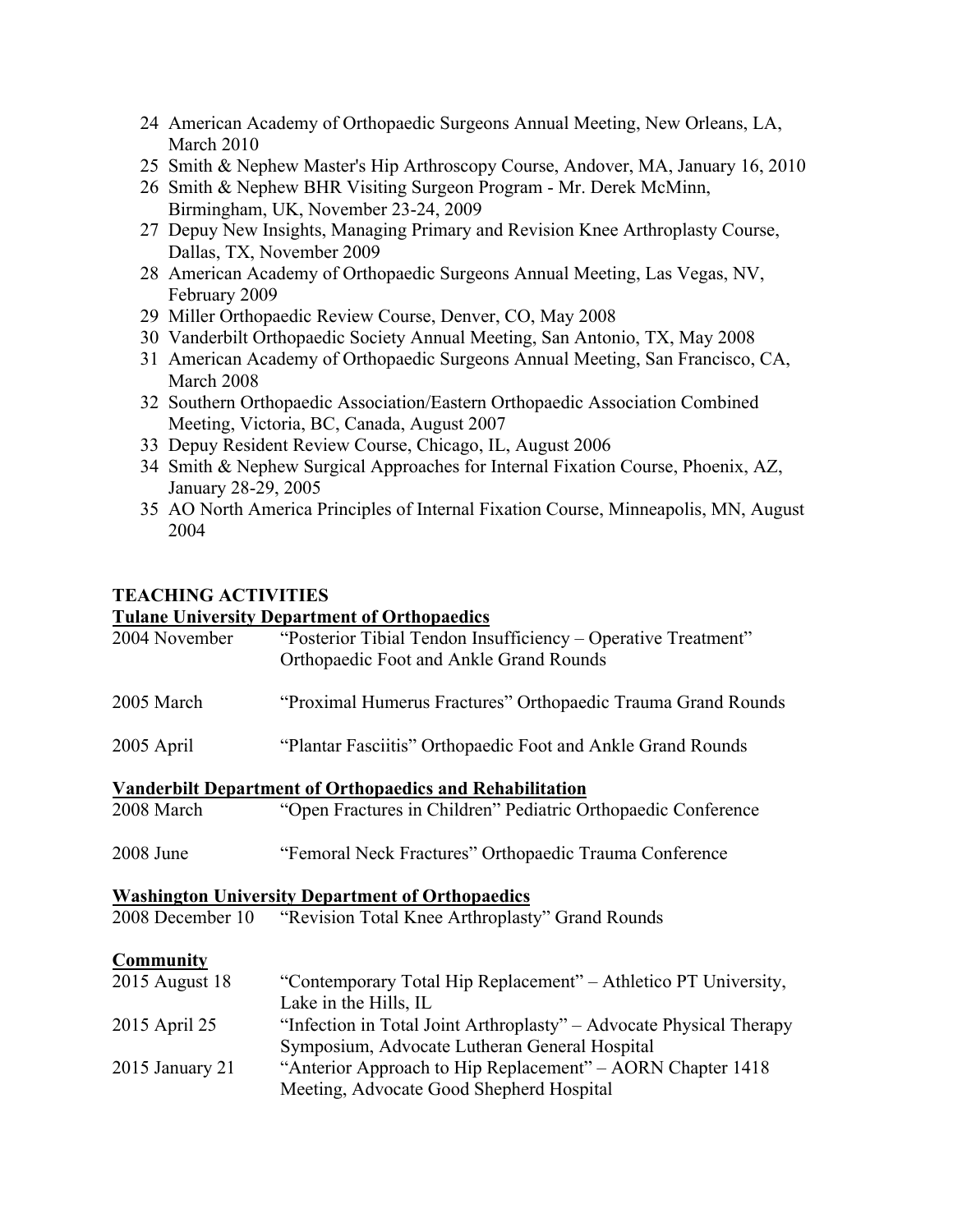| 2014 May 16   | "State of the Art in Hip and Knee Replacement" – Advocate Good   |
|---------------|------------------------------------------------------------------|
|               | Shepherd Hospital Loyal Donors Luncheon                          |
| 2013 June 18  | "All About Your Orthopedic Health: Hip Injury and Impingement" - |
|               | Advocate Good Shepherd Hospital Community Health Lecture         |
| 2010 March 18 | "Hip Impingement and Arthritis" Orthopedic Surgery Updates in    |
|               | Diagnosis and Treatment Lecture Series                           |

# **BIBLIOGRAPHY**

# **Other Publications**

1. Contributor to Orthopaedic Knowledge Update: Hip and Knee Reconstruction 4, Chapter 10: New Technology for Knee Arthroplasty. Andrew H. Glassman, MD, MS, Paul F. Lachiewicz, MD, and Michael Tanzer, MD, FRCSC, Editors, 2011.

# Podium Presentations

- 1. SuperPath Hip: The New Guy on the Block. Vanderbilt Orthopedic Society Annual Meeting April 15, 2016.
- 2. Anterior Approach to THA: The Learning Curve. Vanderbilt Orthopaedic Society Annual Meeting April 17, 2015.
- 3. Comparison of Weight Bearing Status Following Press Fit Total Hip Arthroplasty. Eastern/Southern Orthopaedic Associations Annual Meeting August 1, 2007, Victoria, BC, Canada.
- 4. Comparison of Weight Bearing Status Following Press Fit Total Hip Arthroplasty. Vanderbilt Orthopaedic Society Annual Meeting May 9, 2008, San Antonio, TX.
- 5. Results of Debridement and Liner Exchange for Treatment of Early-onset Periprosthetic Infections. Vanderbilt Orthopaedic Society Annual Meeting May 10, 2008, San Antonio, TX.

# Peer Reviewed Abstract Publications

- 5. Dominic S. Carreira MD, Augustus Mazzocca MD, Fred M. Brown, Jeremy **Oryhon**, Anthony A. Romeo MD. A Prospective Outcome Evaluation of Arthroscopic Bankart Repairs: Minimum 2-year Follow-up. The American Orthopaedic Society for Sports Medicine –  $29<sup>th</sup>$  Annual Meeting July 2003, San Diego, CA.
- 6. Jeremy M. Oryhon MD, William B. Kurtz MD, Andrew A. Shinar MD. Comparison of Weight Bearing Status Following Press Fit Total Hip Arthroplasty. Eastern/Southern Orthopaedic Associations Annual Meeting August 1-4, 2007, Victoria, BC, Canada.

# Peer Reviewed Paper Publications

- 1. Woloschak, G.E., T. Paunesku, J. **Oryhon**, J. Milton, P. Shearin-Jones, D. Salbego, and A. Milosavljevic. Radiation-Induced Genes: Identification and Mechanisms. Radiation Research, 1997, 148:520-522.
- 2. Paunesku, T., C.-M. Chang-Liu, P. Shearin-Jones, C.Watson, J. Milton, J. **Oryhon**, D. Salbego, A. Milosavljevic and G. E. Woloschak. Identification of genes regulated by UV/salicylic acid, Int. J. Radiat. Biol., 2000, vol. 76, no. 2, 189-198.
- 3. Paunesku, T., S. Mittal, M. Protic, J. **Oryhon**, S. V. Korolev, A. Joachimiak, and G. E. Woloschak. Proliferating cell nuclear antigen (PCNA): ringmaster of the genome, Int. J.